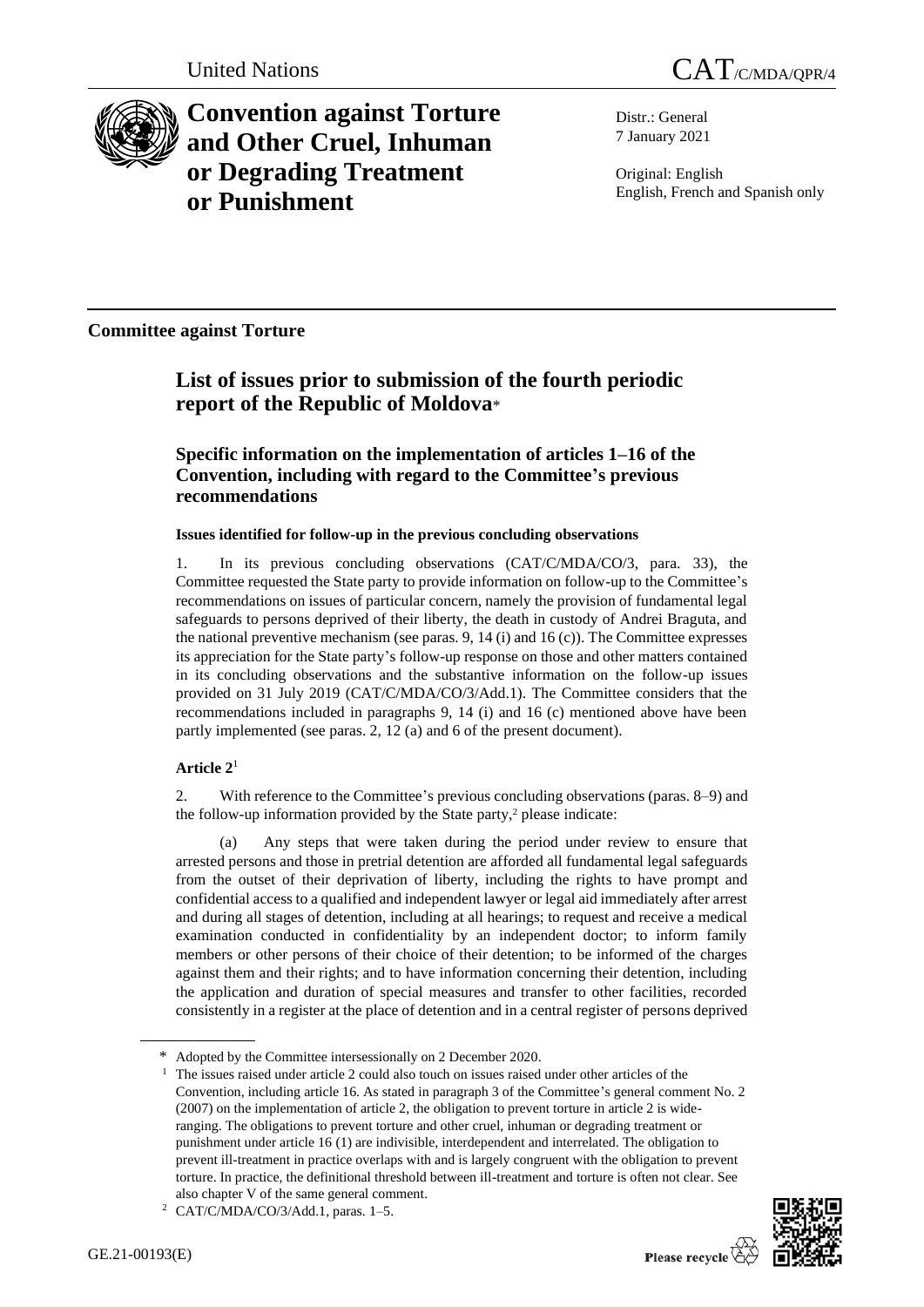of their liberty, to which their lawyers and family members have access. In addition, please indicate whether detention registers are properly kept in relation to cases of persons held in 72-hour detention in police isolation cells, particularly that their apprehension and their transfer to pretrial detention facilities are recorded, and whether steps have been taken to ensure that their detention is not recorded in the visitors' register;

(b) Whether the application of the statute governing the fulfilment of punishment by convicts, whereby the administration of the penitentiary, "within 15 days from receiving the convict, informs the court about this, communicate to the spouse, to one of the relatives of the detainee or to another person indicated by him/her, … the list of objects and foodstuffs of prime necessity that they may have on them, have them delivered or buy in the penitentiary stores," <sup>3</sup> means that the State party's penitentiary system does not provide persons deprived of their liberty with even the basic necessities, in accordance with international standards;

(c) Whether routine medical examinations upon deprivation of liberty continue to be carried out in some cases on the second day after arrival in police isolation cells and are conducted by paramedics and not by independent qualified medical doctors;<sup>4</sup> whether police officers continue to distribute medicines; whether medical check-ups can take place after 5 p.m. and on weekends; whether Registers on the Use of Physical Force and Special Means are filled in correctly in all police isolation cells; and whether detainees undergo medical check-ups after being subjected to the use of special means;

(d) The outcome of the work of the two working groups set up within the framework of the Council of Europe project "Promoting a Criminal Justice System based on Respect for Human Rights in the Republic of Moldova" to review the regulation on the provision of medical examinations to detainees in penitentiaries and the regulation on the presentation of seriously ill detainees for release from the execution of punishment;<sup>5</sup> if so, please provide details. In addition, please indicate whether medical records are compiled for every detainee in accordance with General Police Inspectorate order No. 444, and whether they mention any medicines received from detainees' relatives, including supplies of vital medicines such as antiretroviral drugs;

(e) Whether the medical services in the penitentiary institutions of the State party that, at the time of submission of the State party's follow-up reply, had not complied with the evaluation and accreditation standards set out in the provisions dated 12 February 2019 of the National Administration of Penitentiaries have now done so.<sup>6</sup> In this context, please explain why the hospital in Penitentiary No. 16 in Pruncul has continued to function despite losing its status as a hospital under the National Administration of Penitentiaries and despite the fact that it does not have a health authorization and that its medical services are not in compliance with national standards;

(f) Any measures taken, including monitoring activities, to ensure compliance in practice with the fundamental legal safeguards afforded to persons deprived of their liberty.

3. With reference to the Committee's previous concluding observations (paras. 10–11), please provide information on:

Steps taken to ensure that persons who are arrested on criminal charges and held in police isolation cells are brought before a judge within 48 hours; and that no one is held in pretrial detention for periods longer than those prescribed by law;

(b) Reports received by the Committee that juveniles can be held in pretrial detention for up to eight months; and that children are incarcerated together with adults;

(c) Any amendments made to legislation with a view to shortening the duration of pretrial detention; specific steps taken to reduce the number of cases of preventive arrest and

 $3$  Ibid., para. 4.

 $^4\;$ https://tbinternet.ohchr.org/Treaties/CAT/Shared%20Documents/MDA/INT\_CAT\_FUL \_MDA\_39765\_E.pdf.

<sup>5</sup> CAT/C/MDA/CO/3/Add.1, para. 2.

<sup>6</sup> Ibid., para. 3.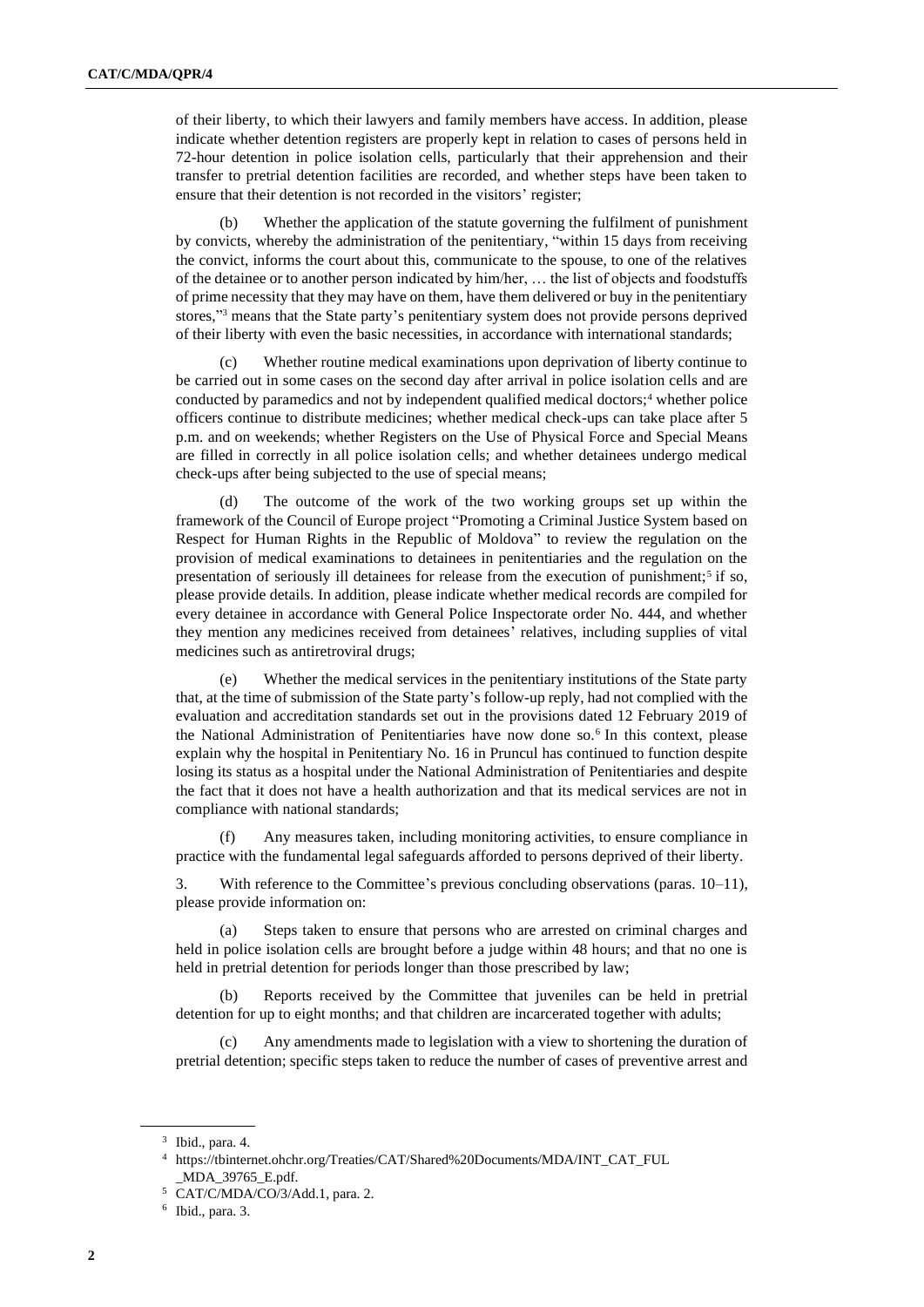detention, in particular for minor crimes; and any consideration given to replacing pretrial detention for minor crimes with non-custodial measures, including electronic surveillance;

(d) The introduction of protocols and the appointment of qualified staff in police isolation cells and pretrial detention facilities to interact with persons with mental disorders and psychosocial disabilities;

(e) The outcome of the implementation to date of the National Public Order and Public Security Strategy for 2017–2020 and of the relevant Action Plan to reduce abuse and discrimination against people in police custody.<sup>7</sup>

4. With reference to the Committee's previous concluding observations (paras. 23–24), please provide information on:

Steps taken during the period under review to ensure that all allegations of violence are registered by the police and promptly investigated; and that victims benefit from protection, including the prompt issuance of emergency protective orders and the effective overseeing of their implementation by the police;

(b) The establishment of an independent complaints mechanism for victims of domestic violence; and the steps taken to ensure that victims of domestic violence have access to medical and legal services, including prompt State-guaranteed legal aid of appropriate quality, and to safe and adequately State-funded shelters throughout the country;

(c) The provision of mandatory training to police and other law enforcement officials, social workers, lawyers, prosecutors and judges in order to ensure that they are able to respond promptly and effectively to cases of domestic violence;

(d) The compilation of statistical data on domestic and other forms of genderbased violence, including marital rape; and the number of complaints concerning and investigations into cases of such violence, prosecutions of alleged perpetrators, convictions obtained and the sentences handed down.

5. With reference to the Committee's previous concluding observations (paras. 25–26), please provide information on measures taken during the period under review to: prevent trafficking in persons in the Republic of Moldova; prosecute alleged perpetrators and, if they are convicted, punish them in a manner commensurate with the gravity of the crime under appropriate articles of the Criminal Code; and provide victims with effective remedies.

6. With reference to the Committee's previous concluding observations (paras. 15–16) and the follow-up information provided by the State party, <sup>8</sup> please provide updated information on:

(a) Any amendments made during the period under review to Law No. 52 with a view to resolving any ambiguities in the legal framework governing the work of the Council on the Prevention of Torture; any steps taken to formalize the process used for the selection and appointment of Council members<sup>9</sup> in order to allow all the components of the national prevention mechanism to work in a collaborative manner; and any steps taken to implement the recommendations of the Subcommittee on Prevention of Torture and Other Cruel, Inhuman or Degrading Treatment or Punishment;

(b) The actual amount of funding specifically allocated for and received by the national preventive mechanism;<sup>10</sup>

(c) The ability of the national preventive mechanism to carry out regular, unhindered and unannounced visits to all places where persons are deprived of their liberty, including psychiatric hospitals, psychoneurological institutions and residential institutions for children. Please also indicate whether it is able to hold individual and unsupervised interviews, as outlined in the report on the visit made by the Subcommittee on Prevention of

 $7$  Ibid., para. 6.

<sup>8</sup> Ibid., paras. 28–32.

<sup>9</sup> https://tbinternet.ohchr.org/Treaties/CAT/Shared%20Documents/MDA/INT\_CAT\_FUL \_MDA\_39765\_E.pdf.

<sup>10</sup> Ibid.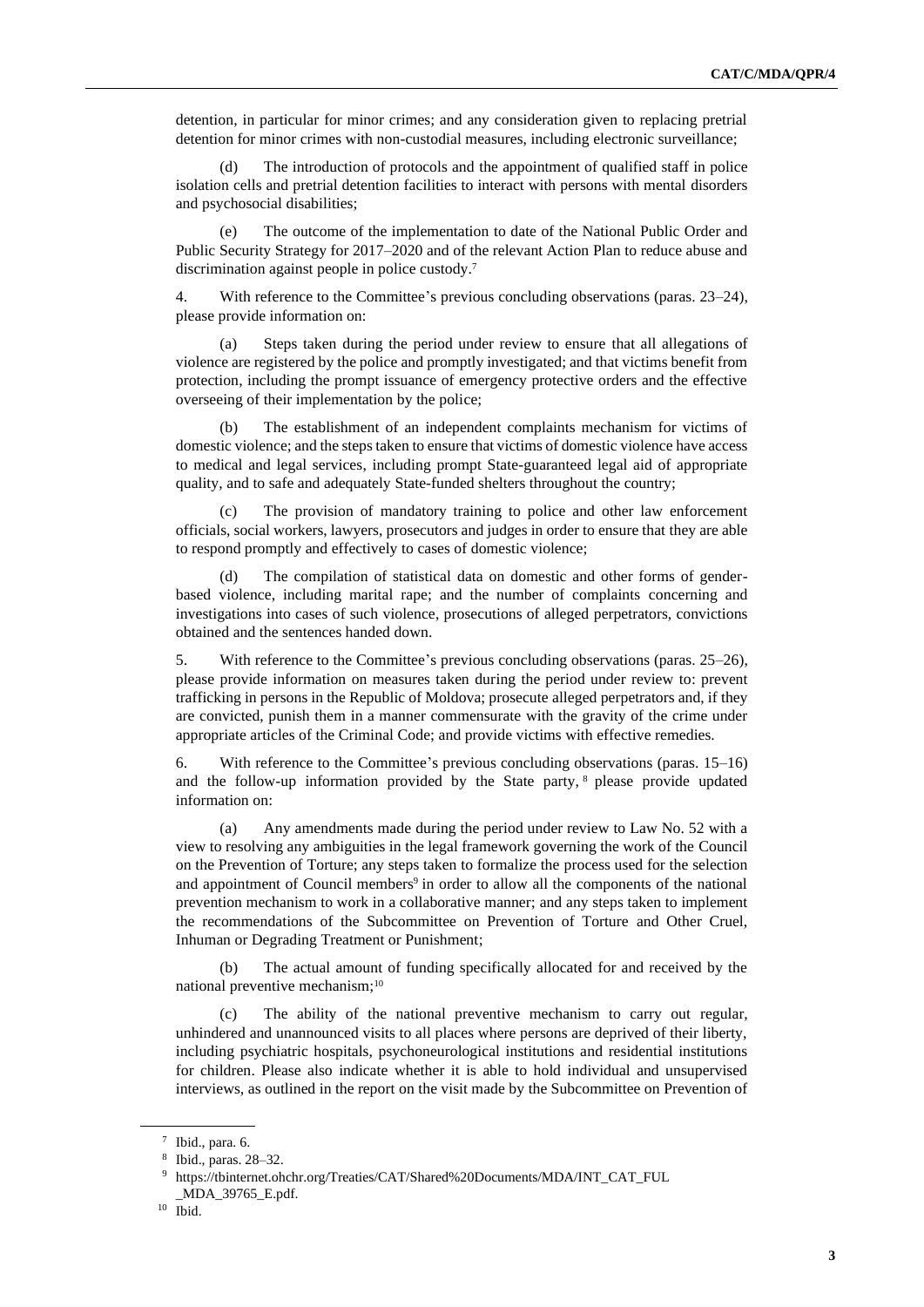Torture and Other Cruel, Inhuman or Degrading Treatment or Punishment for the purpose of providing advisory assistance to the national preventive mechanism of the Republic of Moldova (CAT/OP/MDA/2, para. 27).

#### **Article 3**

7. With reference to the Committee's previous concluding observations (paras. 27–28), please provide information on steps taken during the period under review to: facilitate rapid and equitable access to an individualized refugee status determination procedure; promptly provide information on the right to seek asylum; refrain from detaining asylum seekers; detain undocumented migrants only as a measure of last resort; and ensure full respect of the principle of non-refoulement. In addition, please provide information on steps taken to ensure early identification, treatment and counselling of asylum seekers, refugees and stateless persons who are survivors of torture, sexual, gender-based violence or domestic violence; and on the establishment of any response mechanisms to provide assistance and protection to such vulnerable persons.

#### **Article 10**

8. With reference to the Committee's previous concluding observations (paras. 14 (d) and 18 (e)), please provide information on:

(a) Specific steps taken by the State party to establish protocols and train police staff, prosecutors, judges, prison staff and all staff involved in providing health services on methods of interaction with persons with mental disorders and psychosocial disabilities, and incorporate the Manual on the Effective Investigation and Documentation of Torture and Other Cruel, Inhuman or Degrading Treatment or Punishment (Istanbul Protocol) into all training programmes for law enforcement officials;

Steps taken to provide continuous training to custodial staff and persons in the administration of detention facilities on the provisions of the Convention and the absolute prohibition of torture.

#### **Article 11**

9. With reference to the Committee's previous concluding observations (paras. 14 (e) and  $17-18$ ) and the follow-up information provided by the State party,<sup>11</sup> please indicate whether responsibility for temporary detention facilities has been transferred from the Ministry of Internal Affairs to the Ministry of Justice, as a measure to prevent torture and illtreatment. Please also provide information on:

(a) Specific steps taken to reduce overcrowding in places of detention, which significantly exceeds the European average, in particular in Penitentiary No. 2 in Lipcani, Penitentiary No. 6 in Soroca, Penitentiary No. 7 in Rusca, Penitentiary No. 15 in Cricova, Penitentiary No. 18 in Branesti, and Penitentiary No. 13 in Chisinau (and consider closing Penitentiary No. 13); the level of compliance with the capital investment objective of reconstructing the remaining Provisional Detention Complexes, namely Balti, Chisinau, Criuleni and Comrat; and the construction of a penitentiary in Chisinau municipality and the reconstruction of Penitentiary No. 3 in Leova and of Penitentiary No. 10 in Goian municipality;<sup>12</sup>

(b) Steps taken to improve material conditions in places of deprivation of liberty by, inter alia, ensuring that detainees are provided with adequate material and hygienic conditions, including: sufficient natural and artificial light; adequate sewage systems and sanitary installations, including toilets and showers; heated cells; sufficient ventilation; an adequate quality and quantity of food, bedding, blankets and items for personal hygiene; health care; outdoor activities; and family visits;

<sup>11</sup> CAT/C/MDA/CO/3/Add.1, paras. 7–8, 16–17, 21 and 32.

<sup>12</sup> Ibid., para. 7.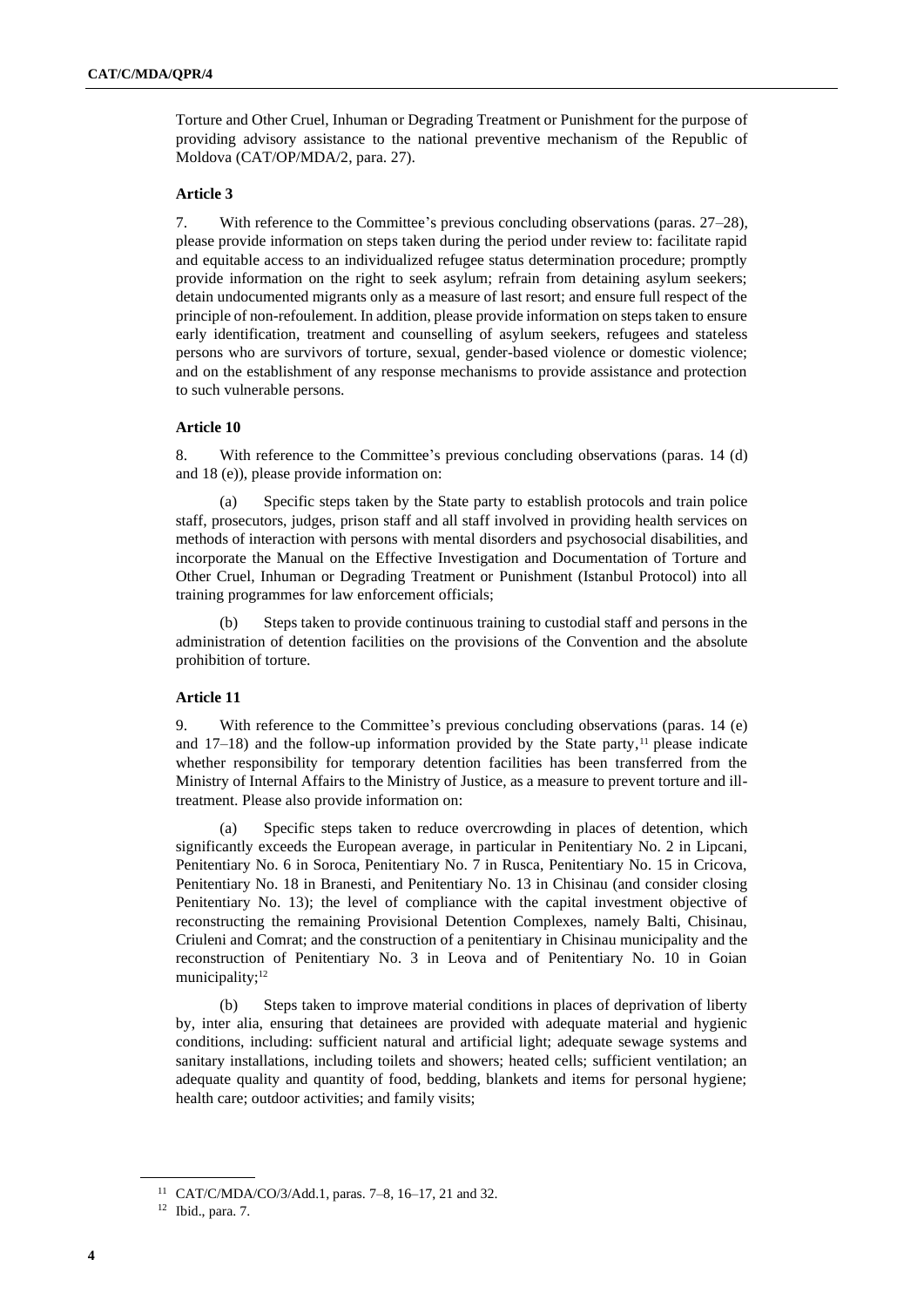(c) Follow-up given to the eight judgments of the European Court of Human Rights against the Republic of Moldova regarding conditions of detention.<sup>13</sup>

10. With reference to the Committee's previous concluding observations (paras. 19–20), please indicate whether responsibility for penitentiary medical units has been transferred from the Department of Penitentiary Institutions to the Ministry of Health, Labour and Social Protection. Please also provide information on:

(a) Specific steps taken during the period under review to improve health care in penitentiary facilities, including by hiring adequate numbers of qualified medical staff and providing them with training on the Istanbul Protocol;

(b) Steps taken to establish rules allowing inmates to obtain private medical assistance and enabling referrals to outside specialist services for those inmates who require them; to provide for the needs of inmates with disabilities and those who require mental health and psychosocial services; and to adequately address the health care and hygiene needs of women;

(c) Specific steps taken during the period under review to improve the material conditions in penitentiary health-care facilities, including by renovating and equipping patient's rooms; providing adequate food and medicines; and ensuring the provision of individualized treatment plans and medicines, including anti-psychotic drugs, for psychoneurological patients;

(d) Steps taken to separate healthy prisoners from those suffering from infectious diseases such as active tuberculosis; the provision of specialized medical care to prisoners suffering from infectious diseases; and the introduction of appropriate measures to prevent and control the further spread of infectious diseases such as tuberculosis and HIV in penitentiary facilities.

With reference to the Committee's previous concluding observations (paras.  $21-22$ ), please provide information on:

(a) Specific steps taken to: reduce the number of deaths in custody during the period under review; investigate all deaths in custody; ensure that independent forensic examinations are conducted, provide the autopsy reports to family members and allow private autopsies to be conducted. In this context, please explain why, according to the 2019 Activity Report of the National Penitentiary Administration, the State party had the second highest mortality rate per 100,000 inmates in Europe in 2019 (36 cases), which represents a 19.44 per cent increase over the figure for 2018 (29 cases);

(b) The acceptance by courts in the State party of reports of independent forensic examinations and autopsies as evidence in criminal cases;

(c) Steps taken to ensure that custodial staff are required to record all cases in which physical force and other special measures have been used against inmates; to ensure adherence to the rules on the use of force in the penitentiary system; and to allow a system of regular independent monitoring;

Any training provided to custodial staff on the management of prisoners in order to prevent the commission of inter-prisoner violence.

#### **Articles 12 and 13**

12. With reference to the Committee's previous concluding observations (paras. 12–14) and the follow-up information provided by the State party,<sup>14</sup> please indicate whether the authorities of the State party have issued public statements at the highest level unambiguously reaffirming zero tolerance of impunity for acts of torture and ill-treatment committed by police officers, law enforcement and penitentiary personnel. Please also provide information on:

<sup>13</sup> Ibid., para. 20.

<sup>14</sup> Ibid., paras. 24–27.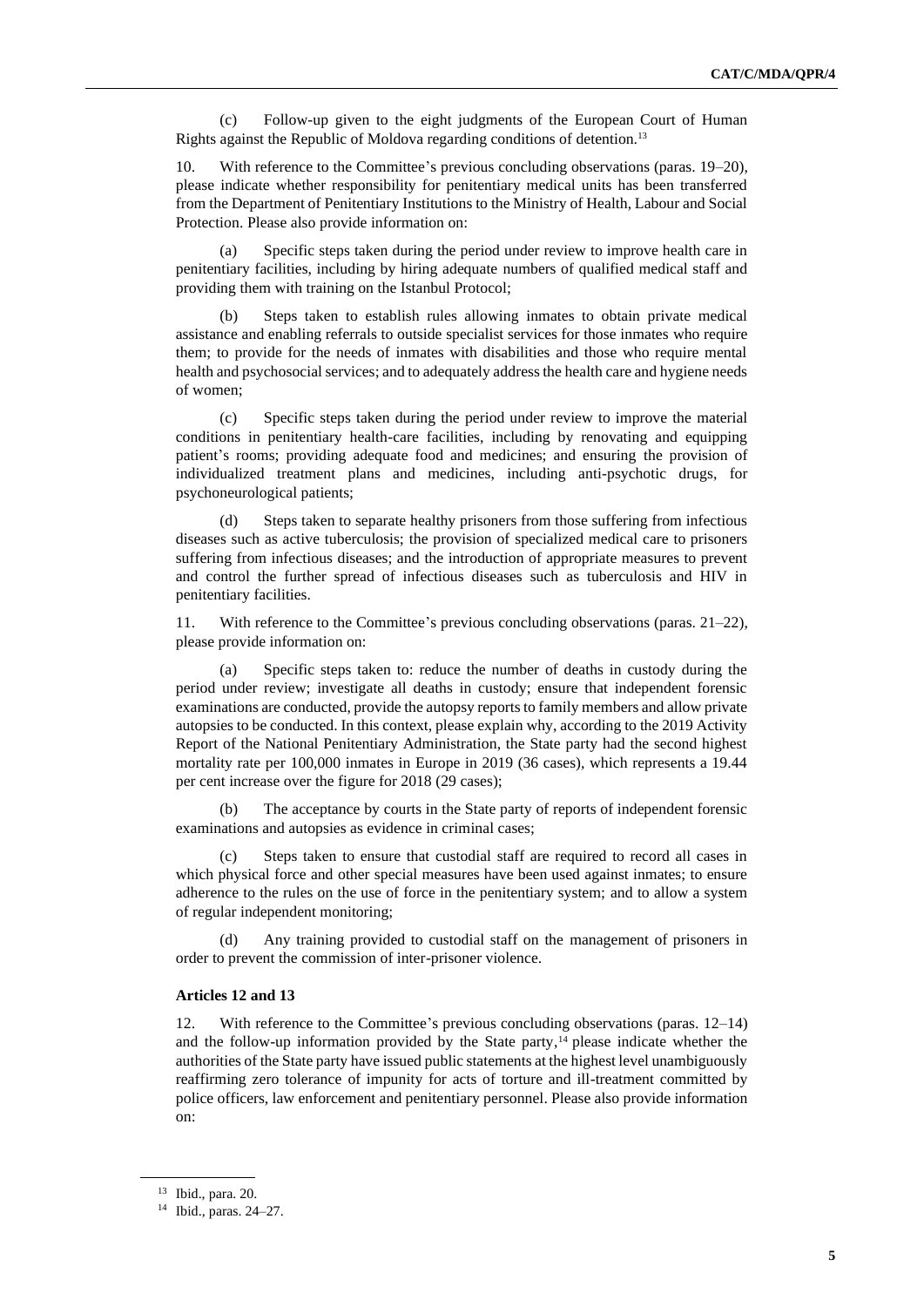(a) The full and reasoned judgment handed down by the court in the case of death on 26 August 2017 of Andrei Braguta, which was expected to have been pronounced on 19 August 2019; any other court decisions in connection with this case, noting whether prison sentences have been imposed on all seven defendants, including on counts of torture, as initially requested by prosecutors; any appeals regarding the sentences;<sup>15</sup> and any steps taken to prevent such incidents in the future;<sup>16</sup>

(b) Any additional steps taken during the period under review to investigate the 108 complaints registered by prosecutors concerning the post-election violence of 7 April 2009 that resulted in more than 600 injuries and four deaths; as well as on ensuring that all reports of torture and ill-treatment involving public officials and non-official accomplices are investigated and prosecuted and that alleged perpetrators are immediately suspended from their duties for the duration of the investigation;

(c) The approval of the Regulation on the procedure for the identification, registration and reporting of alleged cases of torture, inhuman and degrading treatment;<sup>17</sup> steps taken to address reported collusion by custodial staff with criminal gangs in the prison system; and specific steps taken by the employees of Prison No. 13 in Chisinau and of Penitentiary No. 16 in Pruncul to implement necessary and compulsory measures in the cases of inmates, injured persons and others requiring medical attention;<sup>18</sup>

The outcome of the 2,010 complaints made regarding violations of the fundamental rights of persons deprived of their liberty, including 564 complaints regarding assurance of the right to life, physical and psychological integrity; 486 complaints regarding the provision of medical assistance; 340 complaints regarding the regime of detention; 121 complaints regarding torture; and 152 complaints regarding inhuman or degrading treatment;<sup>19</sup> and on the outcome of the 947 petitions registered in 2018 regarding the relations between the penitentiary administration system and detainees. <sup>20</sup> In addition, please provide information on any measures taken to address the issues raised and violations found by the Council on the Prevention of Torture and the Office of the People's Advocate in 2019 and 2020; as well as on why only one criminal case related to acts of torture reached court in 2018;

(e) Steps taken to ensure that there is no institutional or hierarchical connection between those investigating acts of torture and ill-treatment and the alleged perpetrators, including with regard to replies to calls on the National Penitentiary Administration's telephone line (022 636-968) for communicating alleged cases of torture and ill-treatment and their forwarding to the Office of the General Prosecutor, $21$  and on specific steps to establish a system to effectively protect persons denouncing acts of torture.

#### **Article 14**

13. With reference to the Committee's previous concluding observations (paras. 29–30), please indicate whether:

(a) Any amendments have been made to Law No. 137 with a view to ensuring that victims of torture and ill-treatment have access to redress, including restitution, compensation, rehabilitation, satisfaction and guarantees of non-repetition;

(b) A rehabilitation programme for victims of torture and ill-treatment has been developed during the period under review, together with rules on the procedure for the reporting and registration of cases; a specific referral mechanism has been designated for early identification of victims of torture and ill-treatment by State institutions; specialized service providers have been identified; adequate budgetary resources have been allocated;

<sup>15</sup> Ibid., para. 24.

<sup>16</sup> https://tbinternet.ohchr.org/Treaties/CAT/Shared%20Documents/MDA/INT\_CAT\_FUL \_MDA\_39765\_E.pdf.

<sup>17</sup> CAT/C/MDA/CO/3/Add.1, para. 23.

<sup>18</sup> Ibid., para. 22.

<sup>19</sup> Ibid., para. 19.

<sup>20</sup> Ibid., para. 20.

 $21$  Ibid., para. 16.